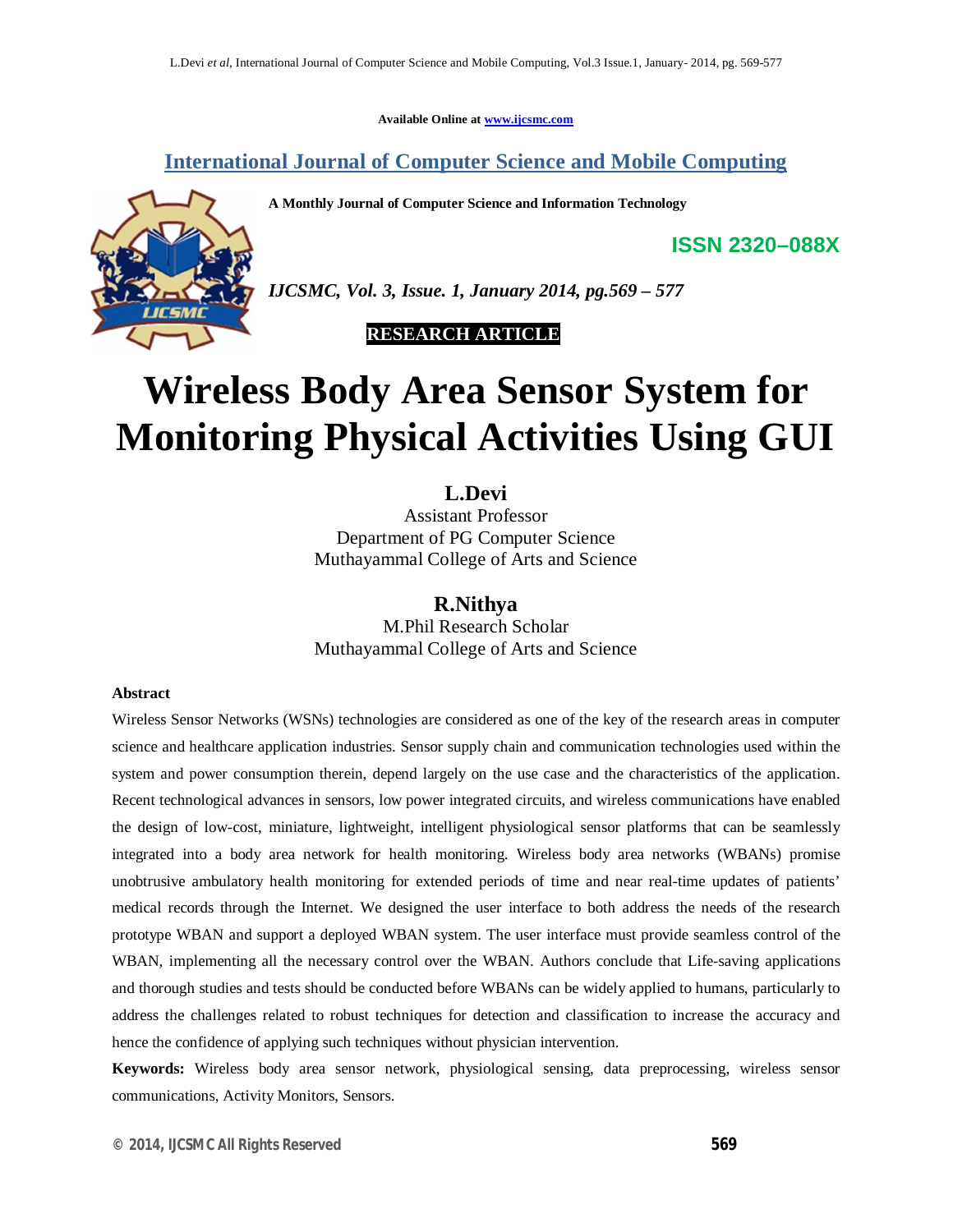## **Introduction**

We will present, discuss and compare different short-range and long-range wireless communication technologies which could be used in a WBAN system for remote body monitoring. The chapter is divided into two major parts: The first part provides a technical overview of several short-range standard wireless technologies as candidates for intra-BAN communications (i.e., for the communications between the entities within a Body Area Network), and highlights their advantages and disadvantages from a BAN perspective. At the end of the first part, we will provide a side-by-side comparison of the candidate technologies and give motivations for our choice of using ZigBee in the proposed WBAN system. The second part presents different long-range cellular wireless technologies which could be used for extra-BAN communications— that is, for the communications between a BAN and other external Wide Area Networks (WANs) like cellular mobile networks and the Internet. It also gives the pros and cons of each of the technologies in terms of throughput and latency. At the end of this part, we will provide a comprehensible side-by-side comparison of the long-range wireless technologies, and give the reason why we have used GPRS.

#### **Short-Range Wireless Technologies for intra-BAN Communications**

In this part, we will provide a technical overview of four different short-range wireless communication technologies as candidate for intra-BAN communications. We will first present three standard WPAN (Wireless Personal Area Network) technologies: Bluetooth, Ultra Wideband (UWB), and ZigBee. Finally, we will provide an overview of WiFi which is a WLAN (Wireless Local Area Network) technology and address the major drawbacks of this technology from a BAN perspective.

#### **Bluetooth – IEEE 802.15.1**

Bluetooth is a short-range wireless communication technology originally developed by Ericsson and its partners in the Bluetooth SIG (Special Interest Group), which later has been standardized by the IEEE 802.15 WPAN Task Group 1(TG1) [32], and given a standard name, IEEE 802.15.1. Bluetooth was initially intended as a cable replacement, but later has been extended to be used in different networking scenarios and applications. In each Bluetooth device, there is a radio transceiver microchip. When two Bluetooth enabled devices want to exchange data between them, they will use their radio transceivers to transmit and receive radio signals (carrying the data) according to the Bluetooth protocol. Since Bluetooth uses radio signals for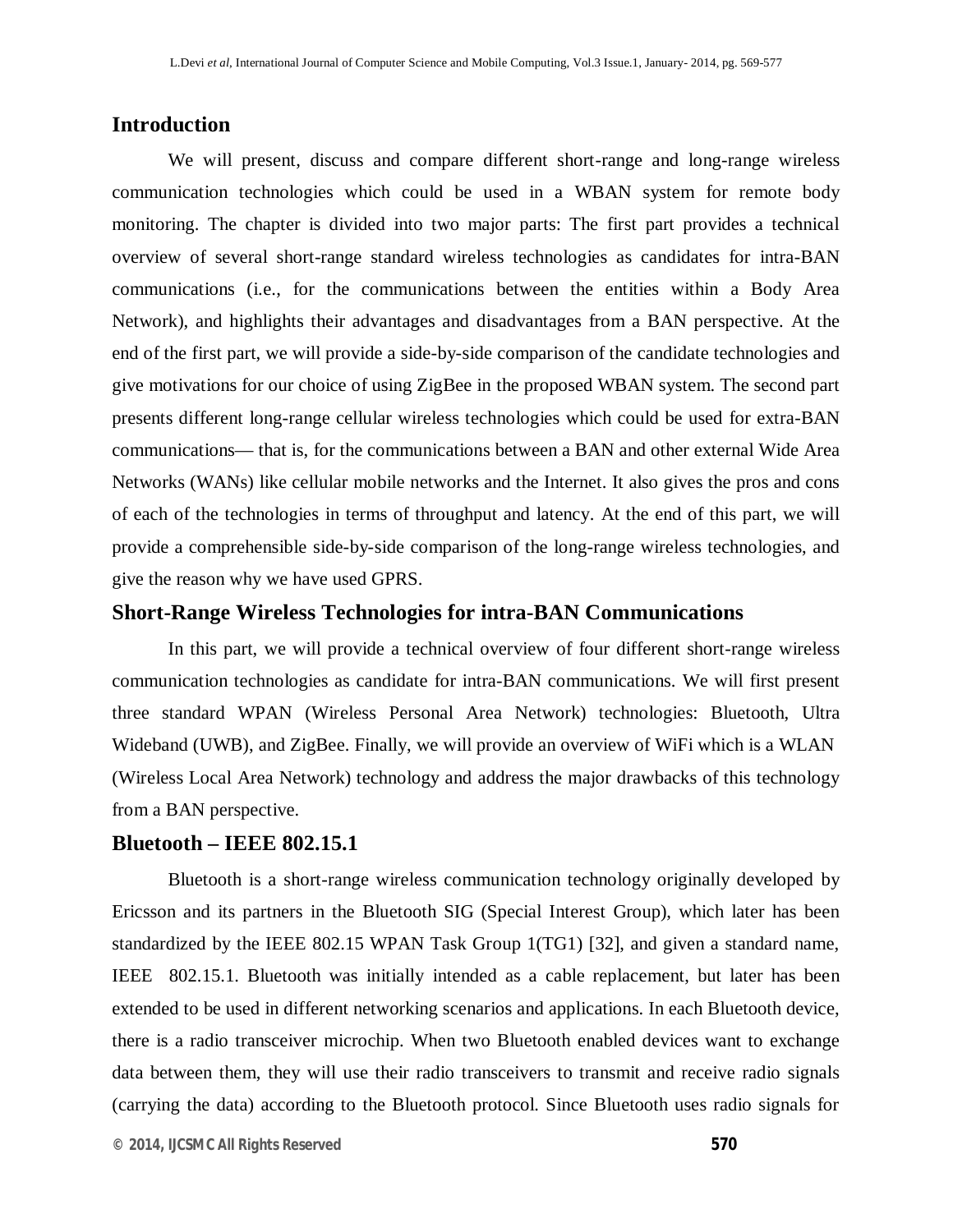communications which can penetrate solid objects (like walls, doors, etc) and get propagated in all directions, Bluetooth devices do not need to be in line of sight of each other in order to communicate.

#### **WBASN signal processing and communication**

Recent improvements in signal processing and very-low-power wireless communications have motivated great interest in the development and application of wireless technology in healthcare and biomedical research, including Wireless Body Area Sensor Networks (WBASNs). Figure 1 shows a Weans Signal Processing and Communications (WSPC) framework. WSPC framework consists of three major components for real-time applications, namely Sensing and Preprocessing (SAP), Application-specific WBASN Communication (AWC) and Data Analysis and Feedback (DAF) to the patient. SAP contains a number of sensors for capturing a raw data related to medical phenomena including blood pressure, respiratory rate, ECG and EEG. AWC utilizes application-specific wireless protocols such as ZigBee (Cao *et al*., 2009) or Bluetooth (Kristina,) to transfer data from body sensors to the gateway, less commonly, in case of high data rates without compression, Wi-Fi protocol may be utilized for intensive data transmission. Analysis of raw data including, possibly, detection and classification of medical anomalies will occur at the DAF component, providing strict and accurate criteria for the physician to make recommendations that maybe sometimes fed back to the patient to provide proactive treatment.



**System Structure Diagram**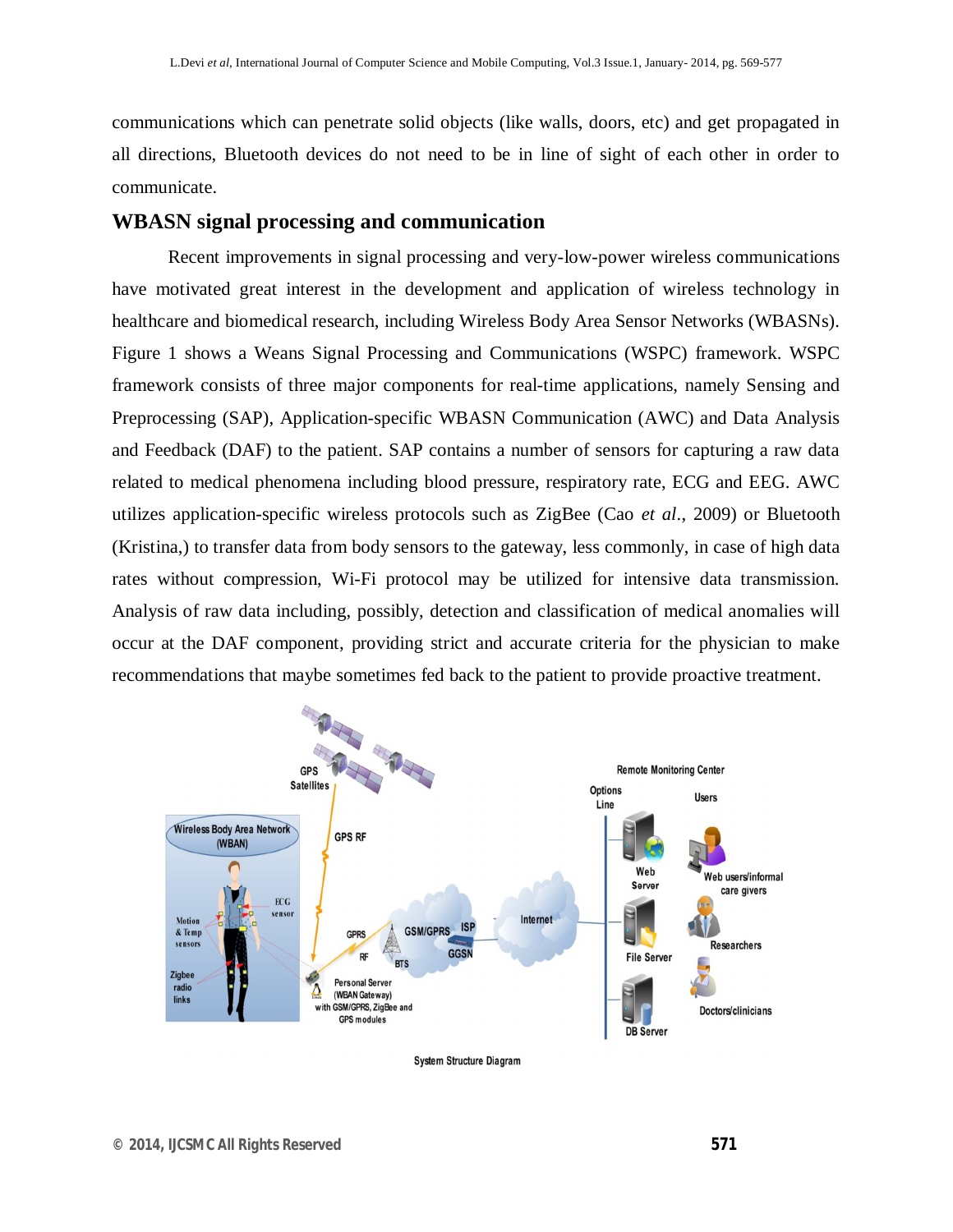#### **Background work**

In this section we present a hypothetical case study to illustrate the usefulness of our proposed system. The patient presented is fictitious, but representative of common issues a recovering heart attack patient would face. We discuss the issues and describe how our system can be used to both address the problem and provide advantages over typical present day solutions. Juan Lopez is recovering from a heart attack. After the release from the hospital he attended supervised physical rehabilitation for several weeks. His physicians prescribed an exercise regime at home. During the physical rehabilitation it was easy to monitor Juan and verify he completed his exercises. Sadly, when left to his own self-discipline, he does not rigorously follow the exercise as prescribed. He exercises, but is not honest to himself (or his physician) as to the intensity and duration of the exercise. As a result, Juan's recovery is slower than expected which raises concerns about his health prognosis, and his physician has no quantitative way to verify Juan's adherence to the program. Our health monitoring system offers a solution for Juan. Equipped with a WBAN, tiny sensors provide constant observation of vital statistics, estimate induced energy expenditure, and assist Juan's exercise. Tiny electronic inertial sensors measure movement while electrodes on the chest can measure Juan's heart activity. The time, duration, and level of intensity of the exercise can be determined by calculating an estimate of energy expenditure from the motion sensors. Through the Internet, his physician can collect and review data, verify Juan is exercising regularly, issue new prescribed exercises, adjust data threshold values, and schedule office visits. Juan's physician need not rely on Juan's testament, but can quantify his level and duration of exercise. In addition, Juan's parameters of heart rate variability provide a direct measure of his physiological response to the exercise serving as an inhome stress test. Substituting these remote stress tests and data collection for in-office tests, Juan's physician reduces the number of office visits. This cuts healthcare costs and makes better use of the physician's time. In urgent cases, however, the personal server can directly contact Emergency Medical Services (EMS) if the user subscribes to this service.

### **Graphical User Interface**

We designed the user interface to both address the needs of the research prototype WBAN and support a deployed WBAN system. The user interface must provide seamless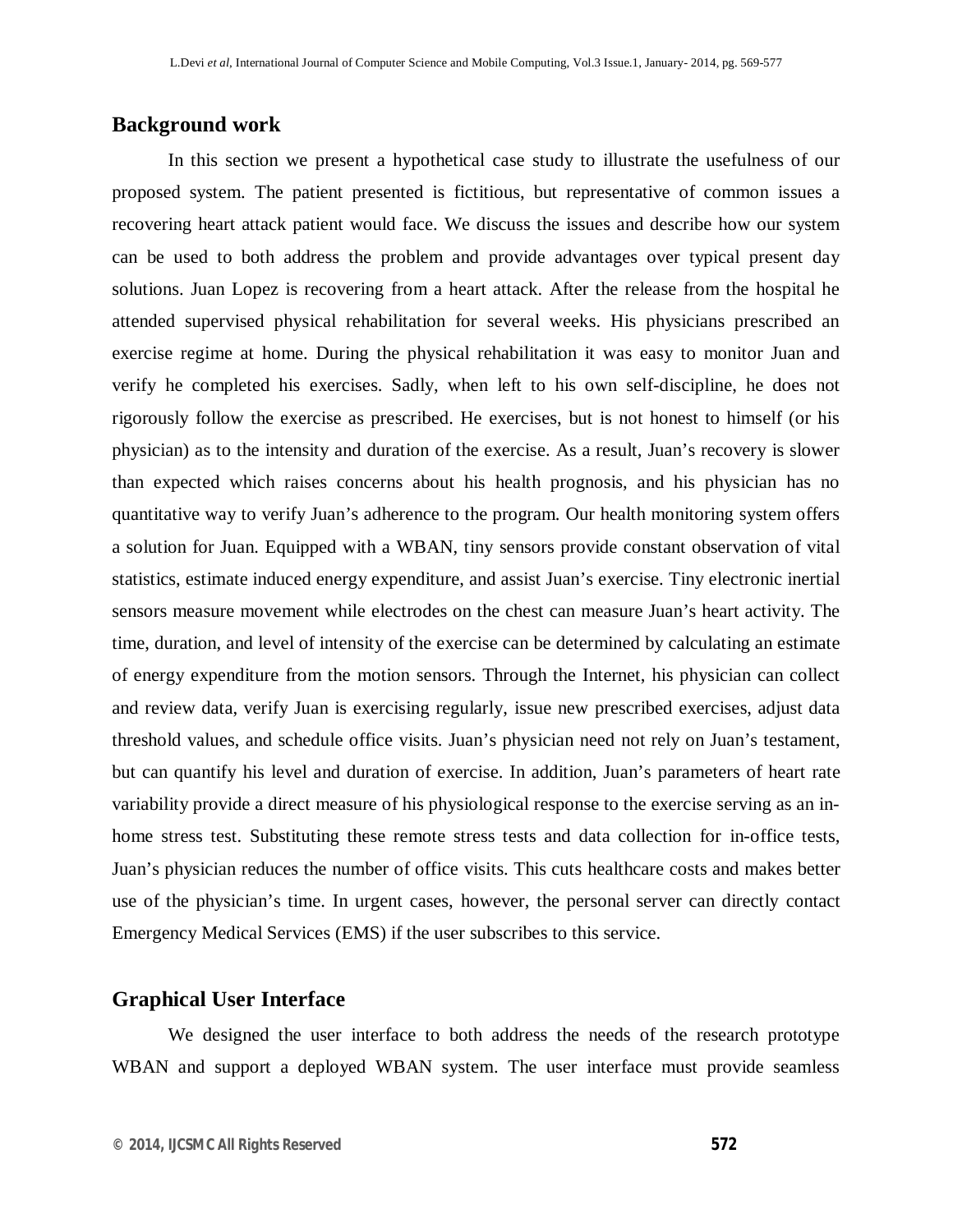control of the WBAN, implementing all the necessary control over the WBAN. In designing the user interface we identified five design goals that the PS must support:

- Node Identification
- Configuration of sensors
- Calibration of sensors
- Graphical presentation of Events and Alerts
- Visual Real-Time Data Capture (oscilloscope-type function)

Any control or feedback capability provided to the user interface must be implemented using the WBAN communication protocol. The protocol provides the tools enabling control of the WBAN and defines what can and cannot be accomplished. We strived to keep a simple set of WBAN message types and still implement complex user interface functions and application flexibility.

## *Sensor Node Identification, Association and Calibration*

Sensor node identification requires a method for uniquely identifying a single sensor node to associate the node with a specific function during a health monitoring session. For example, a motion sensor placed on the arm performs an entirely different function than a motion sensor placed on the leg. Because two motion sensors are otherwise indistinguishable, it is necessary to identify which sensor should function as an arm motion sensor and which sensor should function as a leg motion sensor. In order to make node identification user friendly and intuitive, we developed a scheme taking advantage of the inherit motion sensing capabilities of each sensor. We let the user arbitrarily place a motion sensor on his arm or leg, and then we are able to identify and associate the sensor with

the proper function through a series of easy to follow instructions. Our form instructs the user to "move the arm sensor" or in a denser WBAN, "move the left arm sensor". This interface is more intuitive from a user's perspective, but was implemented using only WBAN protocol event messages already implemented for event processing. While the user is moving the sensor, the PS broadcasts an *ACTIS\_EVENT\_MASKMSG* requesting all sensors to report activity level estimations. Based on the largest activity estimate returned, the PS can identify which sensor the user is moving and associate it with the appropriate function. The same message can also used be for configuration. Although the user interface presents these as two distinct functions, they are implemented using the same message. Event mask messages are also used to determine the degree of signal processing and the specific events of interest during a given health monitoring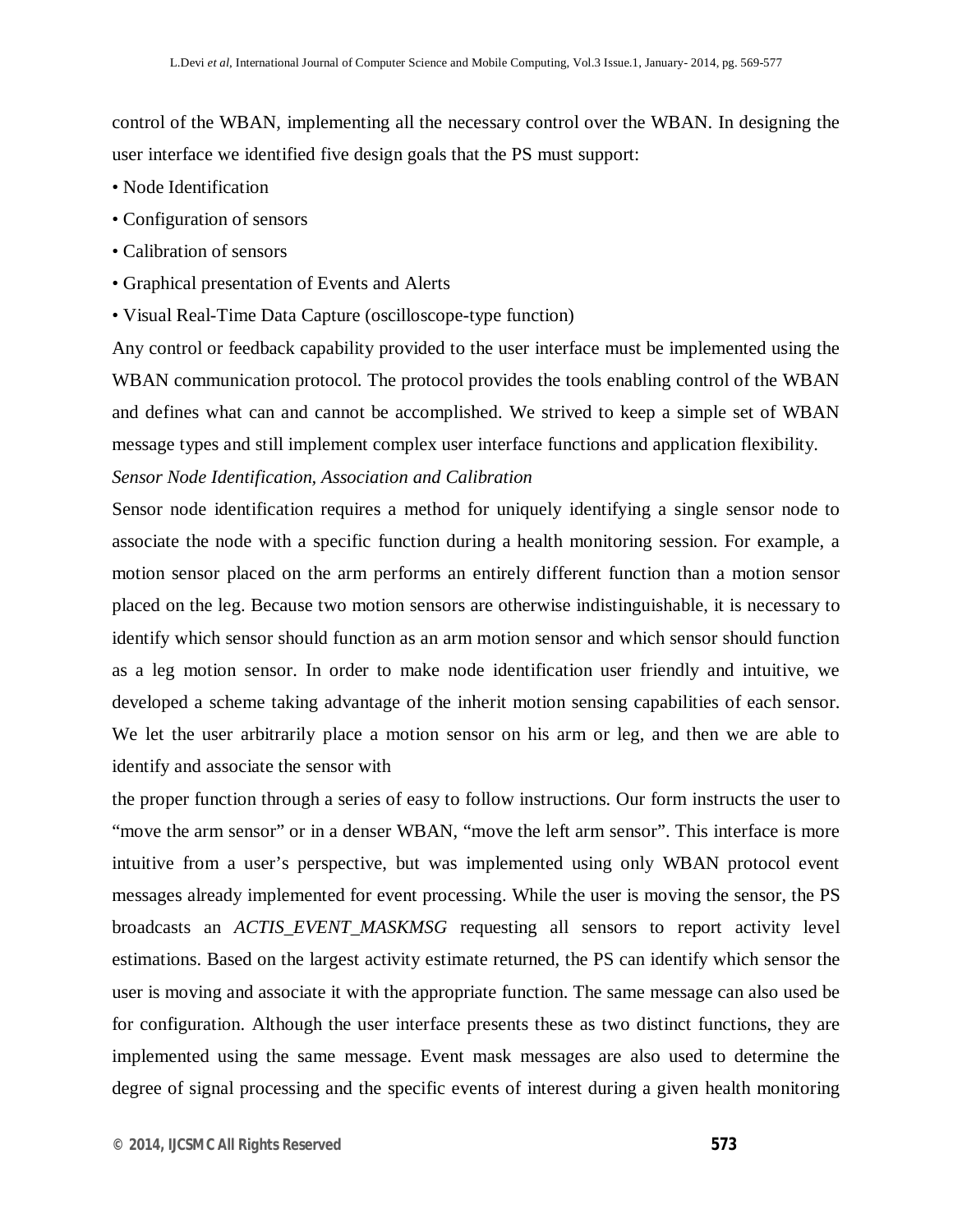session. This approach allowed us to minimize the complexity of the communication protocol and still provide rich feature set to the application designer and user. The Personal Server and ActiS nodes support two types of calibration. The first type is a sensor calibration; its purpose is to accommodate sensor-to-sensor variations and the exact nature of the calibration is sensor dependent. This is typically a one-time calibration and not expected to be a long term function of the user interface, but certainly necessary for sensor preparation. The second type of calibration is a *session calibration*, required immediately prior starting a new monitoring session to calibrate the sensor in the context of its current environment. For example, Activity sensors on the leg might need an initial calibration of default orientation on the body.

## **Event Processing**

The Personal Sever is solely responsible for collecting data and events from the WBAN. Each sensor node in the network is sampling, collecting, and processing data. Depending on the type of sensor and the degree of processing specified at configuration, a variety of events will be reported to the Personal Server. An event log is created by aggregating event messages from all the sensors in the WBAN; the log must then be inserted into a session archive file. The Personal Server must recognize events as they are received and make decisions based on the severity of the event. Normally R-peak or heartbeat events do not create alerts, and are only logged in the event log. However, the Personal server will recognize when the corresponding heart rate exceeds predetermined threshold values. The Personal Server can alert the user that his heart rate has exceeded the target range.

#### **Real-time Data Capture**

Although all sensors in our system perform on-sensor processing and event detection, there are events where processed and summary events are not sufficient and real-time raw signal capture is necessary. During development, it was invaluable to be able to monitor sensor data in real-time. For heart rate sensors we implemented a single graphical ECG trace; for motion sensors we implemented three traces representing x, y, and z acceleration components on the same graph, as represented in This captured data is also stored to a file and can be analyzed offline to improve step detection algorithms. In most cases, the algorithms were first developed on sample data sets previously recorded. When the algorithms worked well on the sample data sets, they were then implemented on the embedded sensors to run in real-time.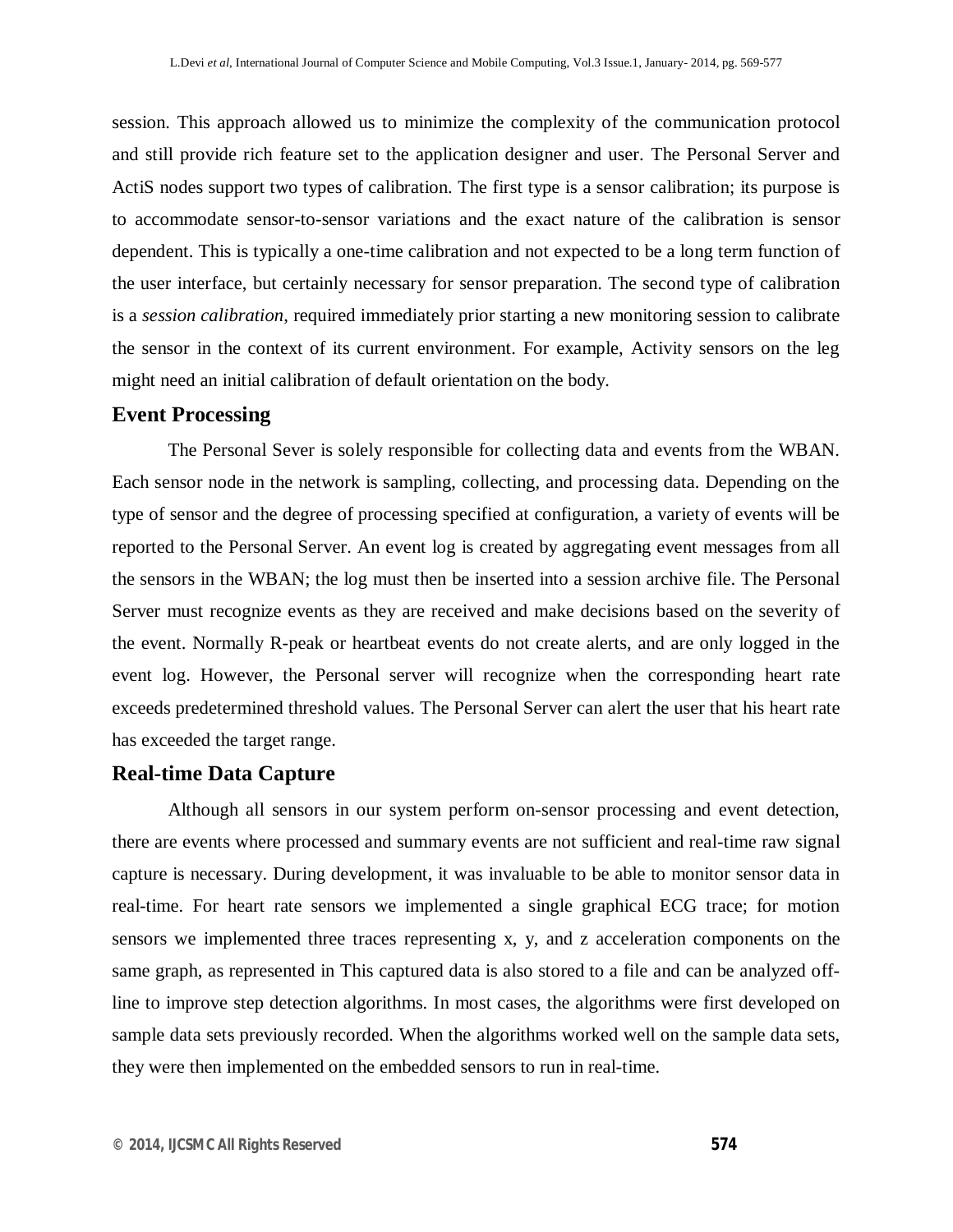



Even in a deployed system where intelligent sensors analyze raw data, process, and transmit application event messages, there may be cases where it is necessary to transmit raw physiological data samples. Such cases become apparent when considering a deployed ECG monitor. When embedded signal processing routines detect an arrhythmic event, the node should send an event message to the PS which will then be relayed to the appropriate medical server. GUI WBAN systems that monitor vital signs promise ubiquitous, yet affordable health monitoring. We believe that WBAN systems will allow a dramatic shift in the way people think about and manage their health – in the same fashion the Internet has changed the way people communicate to each other and search for information.

#### **Conclusion**

GUI WBAN systems that monitor vital signs promise ubiquitous, yet affordable health monitoring. We believe that WBAN systems will allow a dramatic shift in the way people think about and manage their health – in the same fashion the Internet has changed the way people communicate to each other and search for information. This shift toward more proactive preventive healthcare will not only improve the quality of life, but will also reduce healthcare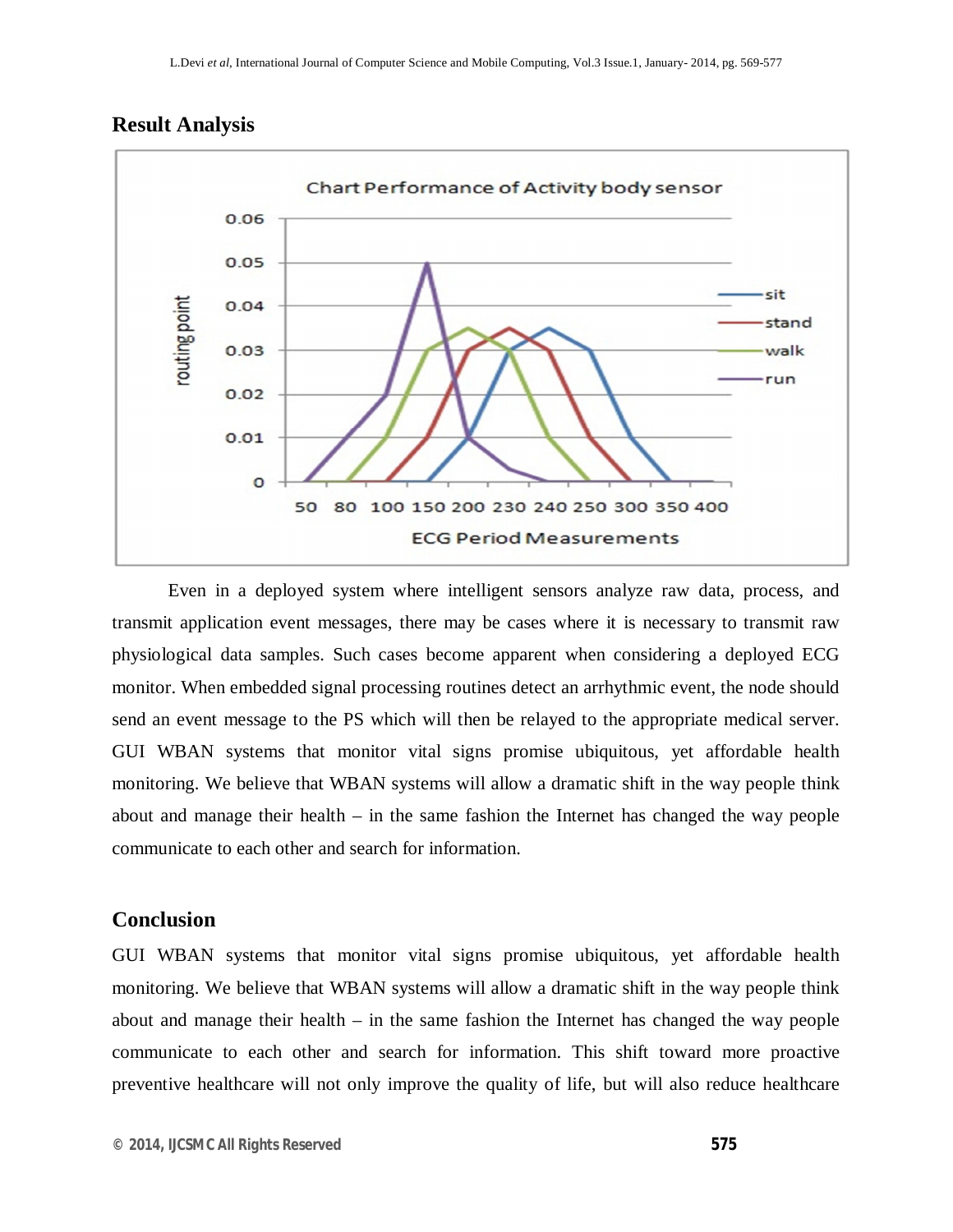costs. The initial test results for this WBAN prototype, as well as expected technological advances, indicate the tremendous potential of WBAN technology for ambulatory monitoring. Several emerging technologies, such as extremely low power wireless MEMS transceivers promise further performance improvements of 2-3 orders of magnitude. However, a number of challenging tasks should be further addressed in an effort to make this technology affordable, robust, secure, and easy to wear.

#### **References**

[1] R.S.H. Istepanian, E. Jovanov, Y.T. Zhang, "Guest Editorial Introduction to the Special Section on M-Health: Beyond Seamless Mobility and Global Wireless Health-Care Connectivity," *IEEE Transactions on Information Technology in Biomedicine*, Dec. 2004, 8(4): 405 - 414.

[2] D. Raskovic, T. Martin, E. Jovanov, "Medical Monitoring Applications for Wearable Computing," *The Computer Journal*, July 2004, 47(4): 495-504.

[3] B.G. Steele, B. Belza, K. Cain, C. Warms, J. Coppersmith, J. Howard, "Bodies in motion: Monitoring daily activity and exercise with motion sensors in people with chronic pulmonary disease," *Journal of Rehabilitation Research & Development*, Sep/Oct 2003, Supplement 2,  $40(5)$ :  $45 - 58$ .

[4] S.W. Lee, K. Mase, "Activity and Location Recognition Using Wearable Sensors," *Pervasive Computing*, July-Sep. 2002, 1(3): 24 -32.

[5] I.P.I. Pappas, T. Keller, S. Mangold, M.R. Popovic, V. Dietz, M. Morari, "A Reliable Gyroscope-Based Gait-Phase Detection Sensor Embedded in a Shoe Insole," *IEEE Sensors Journal*, Apr 2004, 4(2): 268-274.

[6] Ahmad, N.F., D.B. Hoang and M.H. Phung, 2009. Robust preprocessing for health care monitoring framework. Proceeding of the 11th IEEE International Conference on e-Health Networking, Applications and Services, Dec. 16-18, IEEE Xploor, Sydney, pp: 169-174.

[7] Bourbakis, N.G. and A. Pantelopoulos, 2010. A survey on wearable sensor-based systems for health monitoring and prognosis. IEEE Trans. Syst., Man Cybernetics-Part C: Appli. Rev.40: 1- 12.

[8] Bsoul, M., H. Minn and L. Tamil, 2010. Apnea medassist: Real-time sleep apnea monitor using single-lead ECG. IEEE Trans. Inform. Technol. Biomed., 15: 416-427.